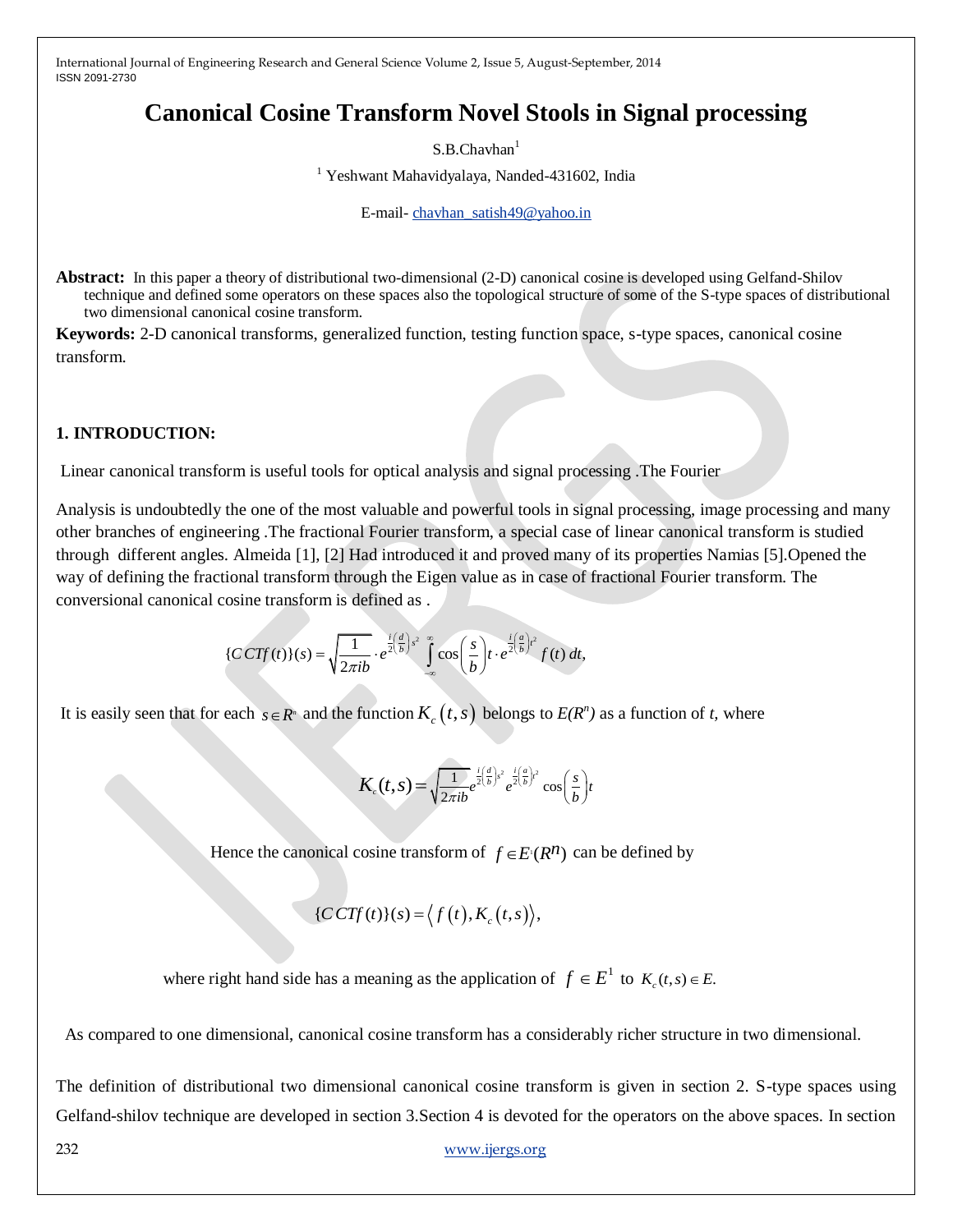5, discuss the result on the topological structures of some spaces. The notation and terminology as per Zemanian[6],[7]. Gelfand-Shilove[3],[4].

## **2. DEFINITION OF TWO DIMENSIONAL (2D) CANONICAL COSINES TRANSFORMS:**

Let  $E^1(R \times R)$  denote the dual of  $E(R \times R)$ . Therefore the generalized canonical cosine-cosine transform of  $f(t, x) \in E(R \times R)$  is defined as

$$
\left\{2DCCCT\,f(t,x)\right\}(s,w) = \left\langle f(t,x), K_{C_1}(t,s)\;K_{C_2}(x,w)\right\rangle
$$

$$
\begin{aligned} \n\left\{2DCCT\ f(t,x)\right\}(s,w) \\ \n&= \frac{1}{\sqrt{2\pi ib}} \frac{1}{\sqrt{2\pi ib}} e^{\frac{i}{2}\left(\frac{d}{b}\right)s^2} e^{\frac{i}{2}\left(\frac{d}{b}\right)w^2} \int_{-\infty}^{\infty} \cos\left(\frac{s}{b}t\right) \cos\left(\frac{w}{b}x\right) e^{\frac{i}{2}\left(\frac{a}{b}\right)^2} \cdot e^{\frac{i}{2}\left(\frac{a}{b}\right)^2} f(t,x) \, dx \, dt \n\end{aligned}
$$

where, 
$$
K_{C_1}(t, x) = \frac{1}{\sqrt{2\pi ib}} e^{\frac{i}{2} \left(\frac{d}{b}\right)s^2} \cdot \frac{i}{2} \left(\frac{a}{b}\right)^2 \cdot \cos\left(\frac{s}{b}t\right)
$$

when  $b \neq 0$ 

& 
$$
K_{C_2}(x, w) = \frac{1}{\sqrt{2\pi ib}} e^{\frac{i}{2} \left(\frac{d}{b}\right) w^2} \cdot \frac{i}{2} \left(\frac{a}{b}\right) x^2} \cdot \cos\left(\frac{w}{b}x\right)
$$

 $\frac{1}{2}\left( cds^2\right)$ 

 $=\sqrt{d} e^{\frac{i}{2}(cds^2)}$ <sub> $\delta(t-ds)$ </sub>

 $\delta(t-ds)$ 

 $=\sqrt{d} e^{\frac{i}{2}(cdw^2)} \delta(x-dw)$  where  $b=0$ 

when  $b=0$ 

when  $b \neq 0$ 

where  $\gamma_{E,k} \left\{ K_{C_1}(t,s) K_{C_2}(x,w) \right\} = \sup_{\substack{x \to z \to \infty \\ x \to z \times x \times x}} \left[ D_t^k D_x^l K_{C_1}(t,s) K_{C_2}(x,w) \right]$ =  $\sup_{x \to \infty} |D_t^k D_x^l K_{C_1}(t,s) K_{C_2}(x,w)| < \infty$ .

## **3. VARIOUS TESTING FUNCTION SPACES:**

In this section several spaces consisting of infinitely differentiable function are defined on the first and second quadrants of coordinate plane.

**3.1 The space**  $CC^{a,b}_{\gamma}$ : It is given by

**3.1 The space** 
$$
CC_{\gamma}^{a,b} = \left\{ \phi : \phi \in E_+ \; / \; \sigma_{l,k,q} \phi(t,x) = \sup_{I_1} \left| t^l \cdot D_t^k D_x^q \phi(t,x) \right| \leq C_{k,q} A^l J^{l\gamma} \right\}
$$
(3.1)  
233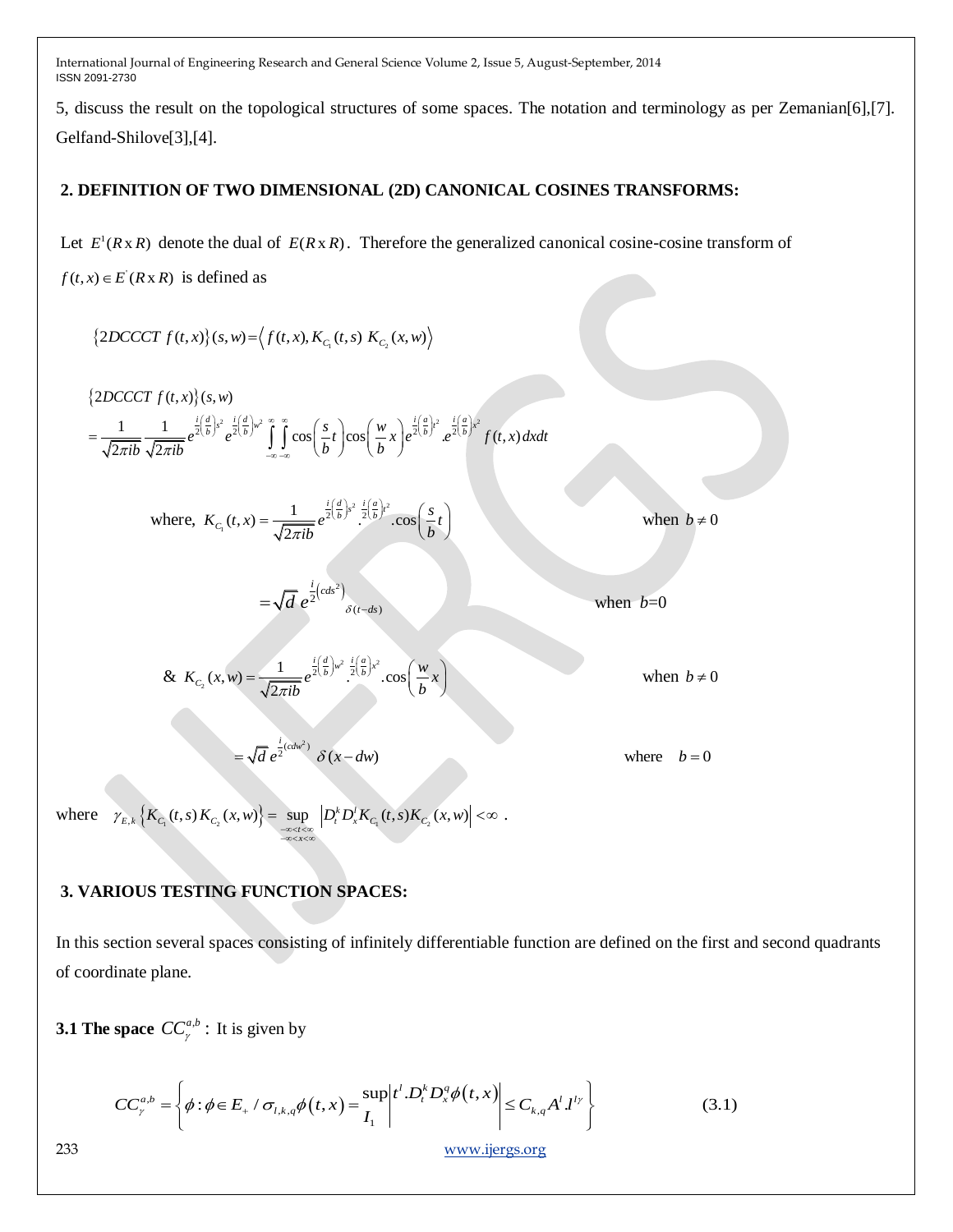The constant  $C_{k,q}$  and A depend on  $\phi$ .

**3.2** The space  $CC_{\beta}^{a,b}$ :

space 
$$
CC_{\beta}^{a,b}
$$
:  
\n
$$
CC_{\beta}^{a,b} = \left\{ \phi, \phi \in E_+ / \rho_{l,k,q} \phi(t,x) = \sup |t^l D_t^K D_x^q \phi(t,x)| \le C_{l,q} B^k k^{k\beta} \right\}
$$
\n(3.2)

The constants  $C_{l,q}$  and B depend on  $\phi$ .

# **3.3** The space  $CC^{a,b,\beta}_{\gamma}$  :

This space is formed by combining the condition (3.1) and (3.2)

ce is formed by combining the condition (3.1) and (3.2)  
\n
$$
CC_{\gamma}^{a,b,\beta} = \left\{ \phi : \phi \in E_+ \; / \; \xi_{a,b,q,l,k} \phi\big(t, x\big) = \sum_{l_1}^{\sup} \left| t^l D_x^q D_t^k \phi\big(t, x\big) \right| \le C A^l l^{l\gamma} B^k k^{k,\beta} \right\}
$$
\n(3.3)

 $l, k, q = 0, 1, 2...$  Where A,B,C depend on  $\phi$ .

In next we have introduced subspaces of each of the above space that are used in defining the inductive limits of these spaces.

**3.4 The space**  $CC_v^a$ ,  $CC^{a,b}_{\gamma,m}$ : It is defined as,

space 
$$
CC_{\gamma,m}^{a,b}
$$
:It is defined as,  
\n
$$
CC_{\gamma,m}^{a,b} = \left\{ \phi : \phi \in E_+ \; / \; \sigma_{a,b,q,l,k} \phi(t,x) = \int_{t_1}^{\sup} \left| t^l D_t^k D_x^q \phi(t,x) \right| \le C_{k,q} \left( m + \mu \right)^l l^{l\gamma} \right\}
$$
\n(3.4)

For any  $\mu > 0$  where m is the constant, depending on the function  $\phi$ .

**3.5 The space**  $CC_{B,n}^{a}$ 

**The space** 
$$
CC_{\beta,n}^{a,b}
$$
: This space is given by  
\n
$$
CC_{\beta,n}^{a,b} = \left\{ \phi : \phi \in E_+ / \rho_{a,b,q,l,k} \phi(t,x) = \sum_{l_1}^{\text{sup}} \left| t^l D_t^k D_x^q \phi(t,x) \right| \le C_{l,\delta,q} \left( n + \delta \right)^k k^{k\beta} \right\}
$$
(3.5)

For any  $\delta > 0$  where *n* the constant is depends on the function  $\phi$ .

**3.6 The space**  $CC^{a,b,\beta}_{\gamma,m}$  $CC^{a,b,\beta,n}_{\gamma,m}$  $\begin{array}{rcl} \n\mu, \nu, \rho, n \\ \n\gamma, m \n\end{array}$ :

234 [www.ijergs.org](http://www.ijergs.org/) This space is defined by combining the conditions in (3.4) and (3.5).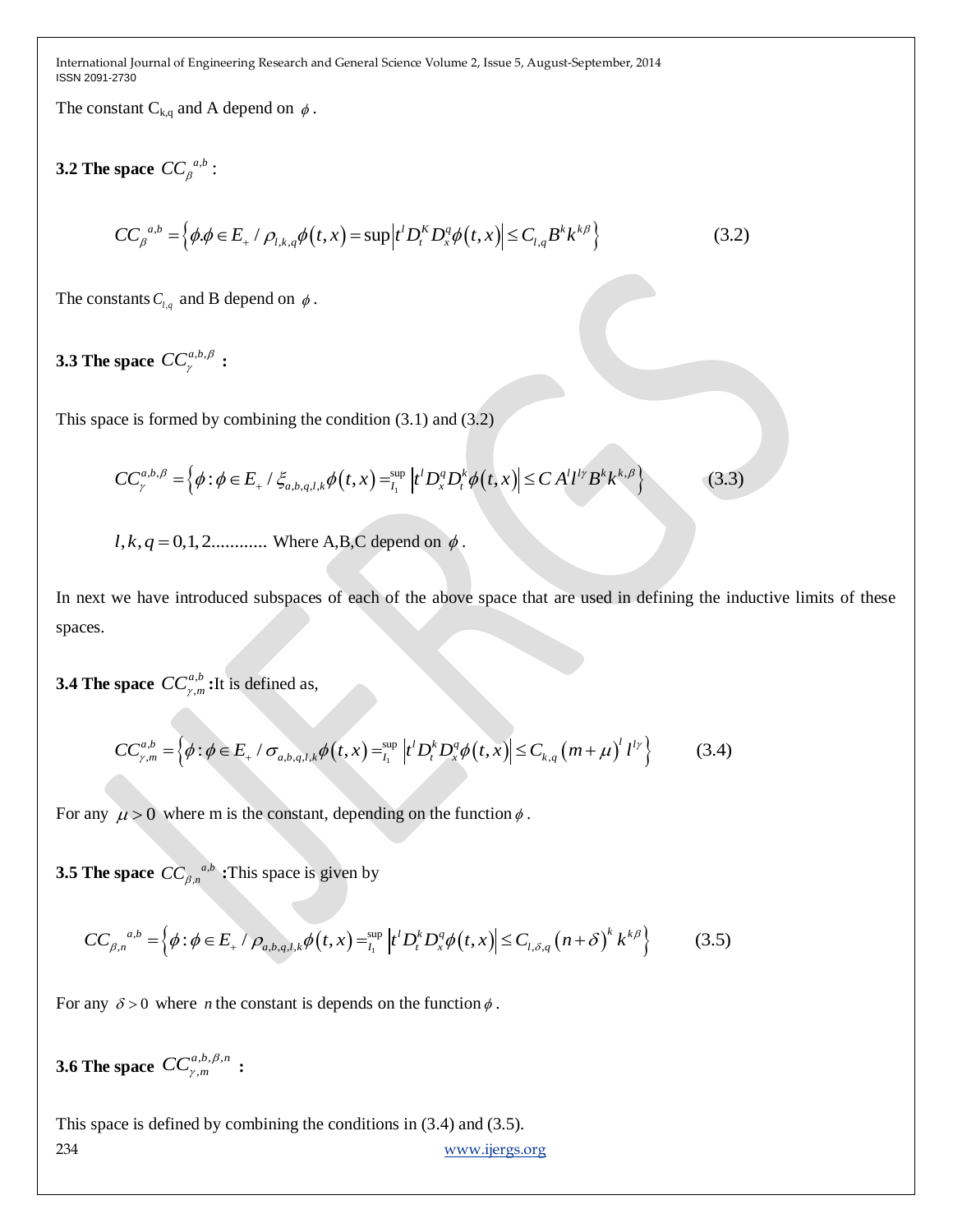S818209-2780  
\n
$$
C_{\mu\nu}^{a,b,\beta,\sigma} = \left\{\phi : \phi \in E_+ / \xi_{i,\lambda,\phi} \phi(t,x) =_{i_1}^{a_0} |\rho' D_i^b D_i^a \phi(t,x)|\right\}
$$
\n
$$
\leq C_{\mu\nu} (m + \mu)^i (n + \delta)^i L^i \kappa^{k/\theta} \qquad (3.6) \text{ For any } \mu > 0, \delta > 0 \text{ and for given } m
$$
\n⇒ 0, *n* > 0 unless specified otherwise the space introduced in (3.1) through (3.6) will henceforth be considered equipped with their natural, Hausdoff, locally convex topologies to be denoted respectively by,  
\n
$$
T_{\mu}^{a,b} T_{\mu}^{a,b} \sigma_{\mu}^{a,b} T_{\mu}^{a,b} \sigma_{\mu}^{a,b} T_{\mu}^{a,b} \sigma_{\mu}^{a,b} T_{\mu}^{a,b} \sigma_{\mu}^{a,b} T_{\mu}^{a,b} \sigma_{\mu}^{a,b} T_{\mu}^{a,b} \sigma_{\mu}^{a,b} T_{\mu}^{a,b} \sigma_{\mu}^{a,b} T_{\mu}^{a,b} \sigma_{\mu}^{a,b} T_{\mu}^{a,b} \sigma_{\mu}^{a,b} T_{\mu}^{a,b} \sigma_{\mu}^{a,b} T_{\mu}^{a,b} \sigma_{\mu}^{a,b} T_{\mu}^{a,b} \sigma_{\mu}^{a,b} T_{\mu}^{a,b} \sigma_{\mu}^{a,b} T_{\mu}^{a,b} \sigma_{\mu}^{a,b} T_{\mu}^{a,b} \sigma_{\mu}^{a,b} T_{\mu}^{a,b} \sigma_{\mu}^{a,b} T_{\mu}^{a,b} \sigma_{\mu}^{a,b} T_{\mu}^{a,b} \sigma_{\mu}^{a,b} T_{\mu}^{a,b} \sigma_{\mu}^{a,b} T_{\mu}^{a,b} \sigma_{\mu}^{a,b} T_{\mu}^{a,b} \sigma_{\mu}^{a,b} T_{\mu}^{a,b} \sigma_{\mu}^{a,b} T_{\mu}^{a,b} \sigma_{\mu}^{a,b} T_{\mu}^{a,b} \sigma_{\mu}^{a,b} T_{\mu}^{a,b} \sigma_{\mu}^{a,b} T_{\mu}^{a,b} \sigma_{\mu}^{a,b} T_{\mu}^{a,b} \sigma_{\mu}^{a
$$

 $> 0$ ,  $n > 0$  unless specified otherwise the space introduced in (3.1) through (3.6) will henceforth be consider equipped with their natural, Hausdoff, locally convex topologies to be denoted respectively by,

$$
T_{\gamma}^{a,b}, T_{\beta}{}^{a,b}, T_{\gamma}^{a,b,\beta}, T_{\gamma,m}^{a,b}, T_{\beta,n}{}^{a,b}, T_{\gamma,m}^{a,b,\beta,n}
$$

These topologies are respectively generalized by the total families of seminorms.

$$
\{\sigma_{a,b,q,l,k}\},\{\rho_{a,b,q,l,k}\},\{\xi_{a,b,q,l,k}\},\{\sigma_{a,b,q,l,k}\},\{\rho_{a,b,q,l,k}\}\text{ and }\{\xi_{a,b,q,l,k}\}
$$

### **4 SOME BOUNDED OPERATORS IN S-TYPE SPACES:**

This section is devoted to the study of different types of linear operators, namely, shifting operator, differentiation operator, scaling operator, in the  $CC^{a,b,\beta}_\gamma$  space. These operators are found to be bounded (continuous also) in the  $CC^{a,b,\beta}_\gamma$ .

**Proposition 4.1:** If  $\phi(t, x) \in CC^{a,b,\beta}_\gamma$  and  $\lambda$  is fixed real number then  $\phi(t + \lambda, x) \in C^{a,b,\beta}_\gamma, t + \lambda > 0$ 

**Proof:** Consider,  $\xi_{lk}\phi(t+\lambda,x) = \sup |t^l D_x^q D_t^k \phi(t+\lambda,x)|$  $\mathcal{E}_{lk}\phi(t+\lambda,x)=\sup_{I_1}\left|t^tD_x^qD_x^k\phi(t+\lambda,x)\right|$ 

 $\xi_{lk}\phi(t+\lambda,x)=\sup[(t-\lambda) D_t^k D_x^q\phi(t,x)]$  $\mathbf{L}(\mathbf{x},t) = \sup_{I_1} \left| \left( t - \lambda \right)^l D_t^k D_x^q \phi \right| (t),$  $\int$ <sup>*l*</sup>  $D$ <sup>*k*</sup> $D$ <sup>*q*</sup>  $\mathcal{E}_{lk}\phi(t+\lambda,x)=\sup_{t_1}\left|\left(t'-\lambda\right)^lD_t^kD_x^q\phi(t',x)\right|$ where  $t' = t + \lambda$ 

thus  $\phi(t + \lambda, x) \in C^{a,b,\beta}_\gamma$ , for  $t + \lambda > 0$ .

**Proposition 4.2**: The translation (shifting) operator  $T : \phi(t, x) \to \phi(t + \lambda, x)$  is a topological automorphism on  $C^{a,b,\beta}_\gamma$ γ for  $t + \lambda > 0$ .

**Proposition 4.3**: If  $\phi(t, x) \in C^{a,b,\beta}_\gamma$  and  $\rho > 0$  strictly positive number then  $\phi(\rho t, x) \in C^{a,b,\beta}_\gamma$ 

 $\leq C A^l l^{l \gamma} B^k k^{k \beta}$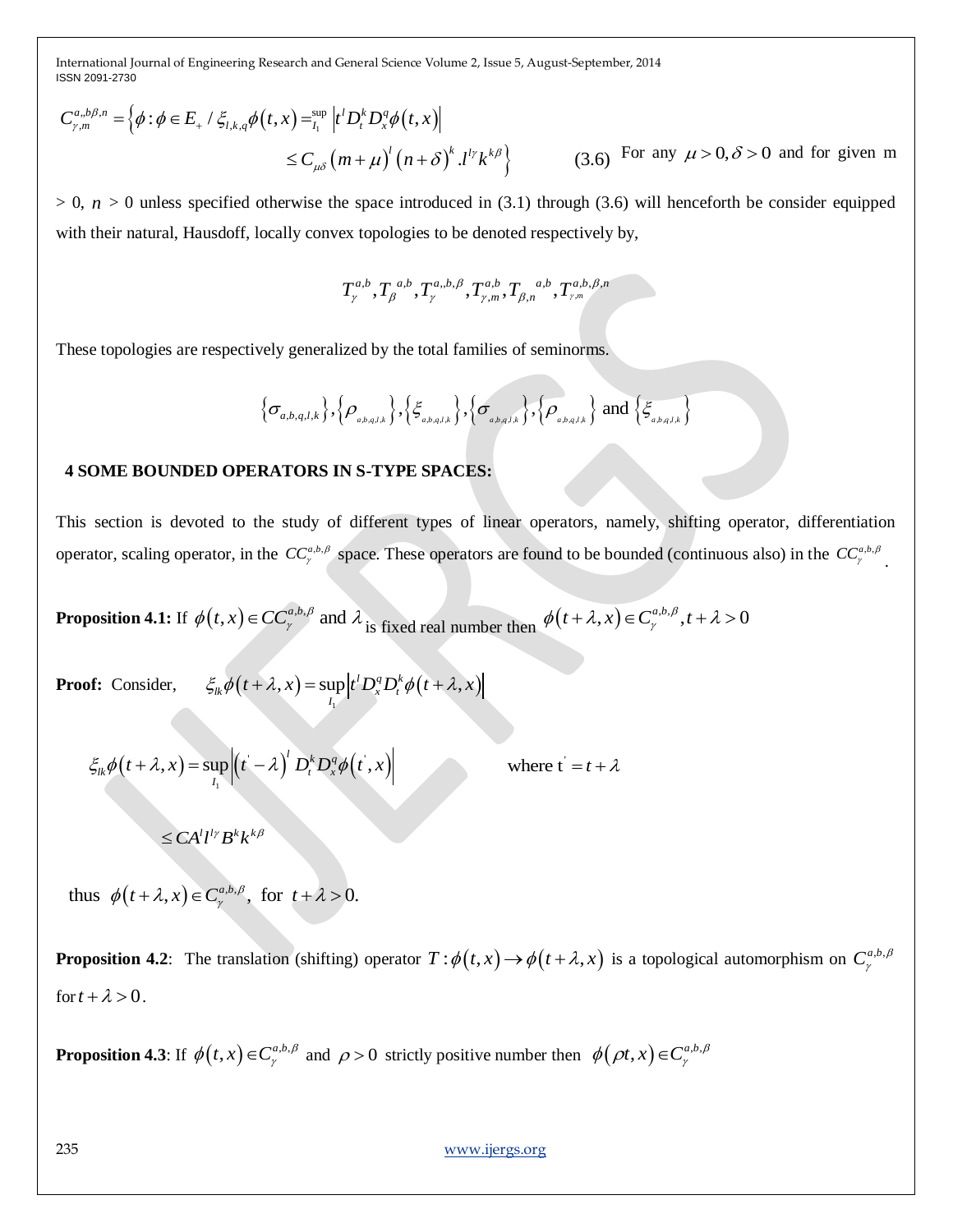**Proof:** Consider 
$$
\xi_{l,k}\phi(\rho t, x) = \lim_{I_1} |t^l D_t^k D_x^q \phi(\rho t, x)|
$$
  

$$
= \lim_{I_1} \left| \left( \frac{T}{\rho} \right)^l D_t^k D_x^q \phi(T, x) \right|
$$

$$
= C_l \sup_{I_1} \left| T^l D_T^k D_x^q \phi(T, x) \right|
$$
  
Where  $C_l$  is constant depending on ' $\rho$ '

$$
\leq C_1 C_2 A^l l^{l\gamma} B^k . k^{k\beta}
$$

$$
\leq C A^l \, J^{l \cdot y} \, B^k \, K^{k \beta} \qquad \qquad \text{where } C = C_l C_2
$$

Thus  $\phi(\rho t, x) \in C^{a,b,\beta}_\gamma$  for  $\rho > 0$ 

**Proposition 4.4:** If  $\rho > 0$  and  $\phi(t, x) \in C^{a,b,\beta}_{\gamma}$  then the scaling operator.

$$
R: C_{\gamma}^{a,b,\beta} \to C_{\gamma}^{a,b,\beta} \text{ defined } R\phi = \psi
$$

Where  $\psi(t, x) = \phi(\rho t, x)$  is a topological automorphism.

**Proposition 4.5**: The operator  $\phi(t, x) \to D_t \phi(t, x)$  is defined on the space  $C^{a,b,\beta}_{\gamma}$  $a^{a,b,p}_{\gamma}$  and transform this space into itself

**Proof**: Let  $\phi(t, x) \in C^{a,b,\beta}_\gamma$  , if  $D_t \phi(t, x) = \psi(t, x)$  we have,

$$
\xi_{l,k}(\psi) = \sum_{l_1}^{\text{sup}} \left| t^l D_t^k D_x^q \psi(t, x) \right| = \sum_{l_1}^{\text{sup}} \left| t^l D_t^k D_x^q D_t(t, x) \right|
$$

$$
= \sum_{l_1}^{\text{sup}} \left| t^l D_x^q D_t^{k+1}(t, x) \right|
$$

$$
\leq C A^l l^{l\gamma} B^{(k+1)} (k+1)^{(k+1)\beta}
$$

236 [www.ijergs.org](http://www.ijergs.org/)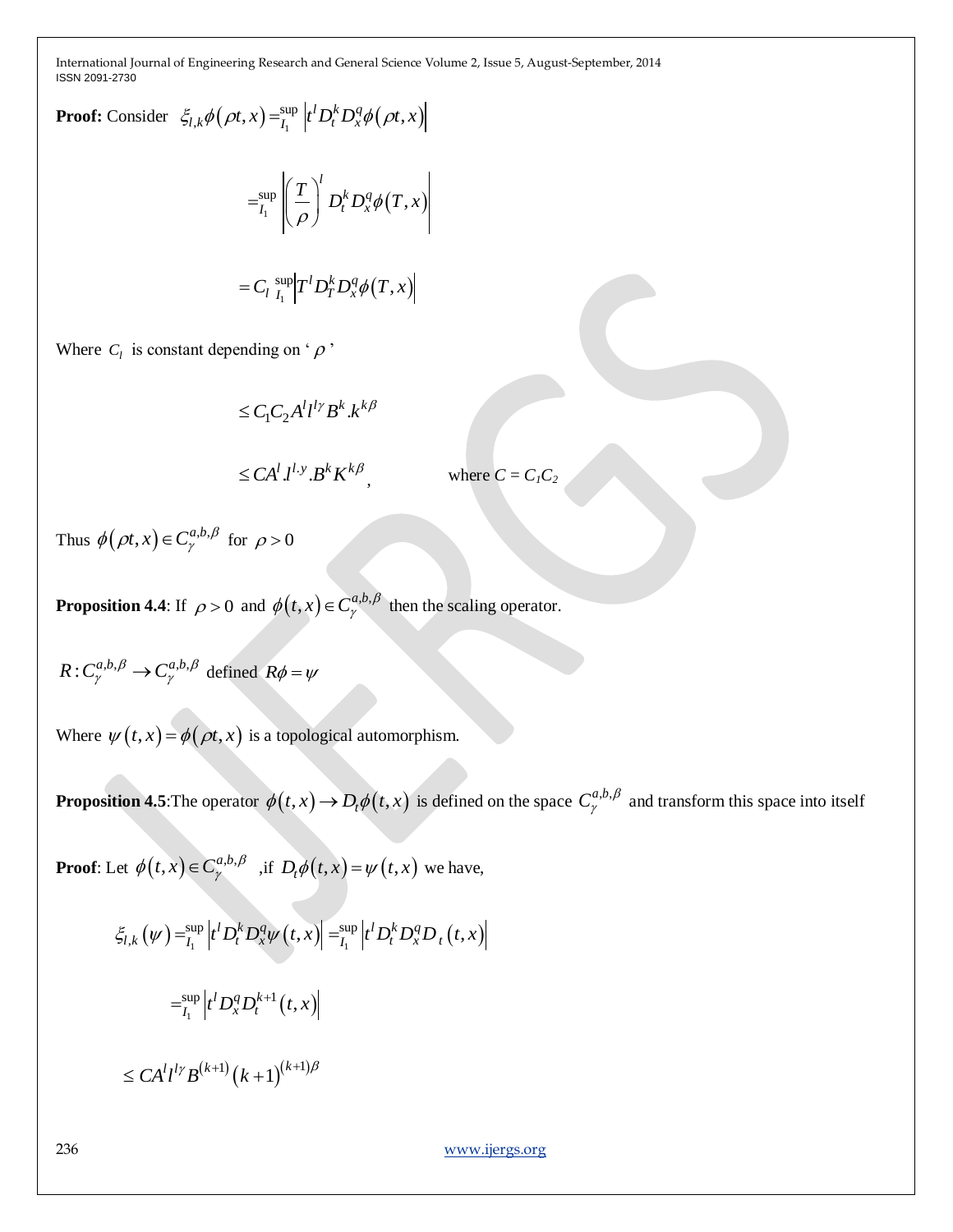$$
\therefore \psi(t,x) \in C^{a,b,\beta}_{\gamma}
$$

# **5 TOPOLOGICAL PROPERTIES OF**  $\mathit{CC}_{\gamma}^{a,b}$  **- SPACE:**

This section is devoted to discuss the result on the topological structures of some of the spaces and the results exhibiting their relationship. Then attention is also paid to be strict inductive limits of some of these spaces.

**Theorem 5.1:**  $\left(CC^{a,b}_{\gamma}, T^{a,b}_{\gamma}\right)$  is a Frechet space

**Proof:** As the family  $A^{a,b}_{\gamma}$  of seminorms  $\left\{\delta_{l,k,q,a,b}\right\}_{l,k,q=0}^{\infty}$ generating  $T_{\gamma}^{a,b}$  is countable it, suffices to prove the completeness of the space  $\left( CC^{a,b}_{\gamma}, T^{a,b}_{\gamma} \right)$ .

Let us consider a Cauchy sequence  $\{\phi_n\}$  in  $CC^{a,b}_\gamma$ . Hence for a given  $\epsilon > 0$  there exist

an  $N = N_{l,k,q}$  such that for  $m, n \ge N$ 

$$
\delta_{a,b,l,k,q} \left( \phi_m - \phi_n \right) = \sup_{I_1} \left| t^l D_x^q D_t^k \left( \phi_m - \phi_n \right) \right| < \in \tag{5.1}
$$

In particular for  $l = k = q = 0, m, n \ge N$ 

$$
\sup_{I_1} |\phi_m(t,x) - \phi_n(t,x)| < \epsilon \tag{5.2}
$$

Consequently for fixed t in  $I_1 \{ \phi(t, x) \}$  is a numerical Cauchy sequence.

 $\therefore$  *w*(*t*,*x*) ∈ *C*<sup>n</sup><sub>*g*</sub>*n B*<br>
5 **TOPOLOGICAL PROPERTIES OF** *CC*<sub>*g*</sub><sup>*n*</sup> **- SPACE:**<br>
This section is devoted to discuss the result on the topological structure<br>
their relationship. Then attention is also let  $\phi(t,x)$  be the point wise limit of  $\{\phi_m(t,x)\}\$  using (5.2) we can easily deduce that  $\{\phi_m(t,x)\}\$  converges to  $\phi$ uniformly on  $I_1$ . Thus  $\phi$  is continuous moreover, repeated use of (5.1) for different values *l,k,q,* yields that  $\phi$  is smooth i.e.  $\phi \in E_+$  further from, (5.1)

We get, 
$$
\delta_{a,b,ql,k}(\phi_m) \leq \delta_{a,b,l,k,q}(\phi_N) + \epsilon \qquad \forall m \geq n
$$

,  $\leq C_{k,q} A^l l^{l,y} + E$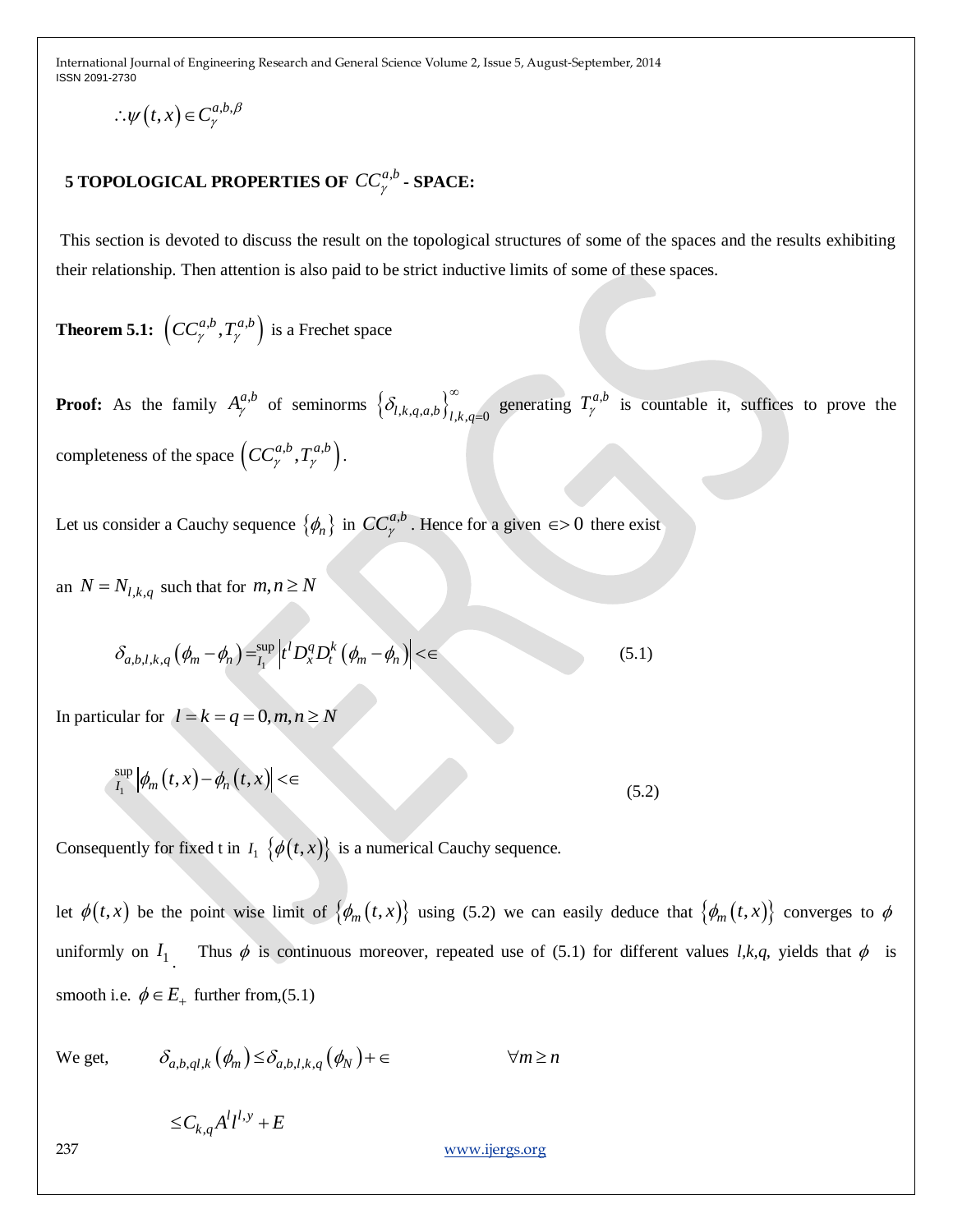taking  $m \rightarrow \infty$  and  $\in$  is arbitrary we get,

$$
\delta_{a,b,l,k}(\phi) = \sum_{l_1}^{\text{sup}} \left| t^l D_x^q D_t^k \phi(t, x) \right|
$$

$$
\leq C_k A^l l^{l\gamma}
$$

Hence  $\phi \in CC_{\gamma}^{a,b}$  and it is the  $T_{\gamma}^{a,b}$  limit of  $\phi_m$  by (5.1).

This proves the completeness of  $CC^{a,b}_{\gamma}$  and  $\left(CC^{a,b}_{\gamma}, T^{a,b}_{\gamma}\right)$  is a Frechet space.

**Proposition 5.2:** If  $m_1 < m_2$  then  $C^{a,b}_{\gamma,m_1} \subset C^{a,b}_{\gamma,m_2}$  $a, b, -c$  $_{\gamma,m_1}^{a,b} \subset C_{\gamma,m_2}^{a,b}.$  $C^{a,b}_{\gamma,m_1} \subset C^{a,b}_{\gamma,m_2}$ . The topology of  $C^{a,b}_{\gamma,m_1}$ , , *ab*  $C^{a,b}_{\gamma,m_1}$  is equivalent to the topology induced on  $C^{a,b}_{\gamma,m_1}$ , , *ab*  $C^{a,b}_{\gamma,m}$ 

by  $C^{a,b}_{\gamma,m_2}$ ,  $C^{a,b}_{\gamma,m}$ 

 $\mathbf{1}_{\gamma,m_1}$   $\mathbf{1}_{\gamma,m_2}$   $\mathbf{1}_{\gamma,m_1}$  $a, b \sim T$   $a, b \sim C^a$ *i.e*  $T_{\gamma, m_1}^{a,b} \sim T_{\gamma, m_2}^{a,b} / C_{\gamma, m_1}^{a,b}$ 

**Proof:** For  $\phi \in C^{a,b}_{\gamma,m_1}$ ,  $\phi \in C^{a,b}_{\gamma,m}$  and

$$
\delta_{a,b,l,k}(\phi, x) \le C_{k,\mu} (m_1 + \mu)^l l^{l\gamma}
$$
  

$$
\le C_{k,\mu} (m_2 + \mu)^l l^{l\gamma}
$$
 thus,

 $,m_1$   $\gamma, m_2$  $a,b = a$ <sup>a,b</sup>  $C^{a,b}_{\gamma m_1} \subset C^{a,b}_{\gamma m}$ 

The second part is clearly from the definition of topologies of these spaces. The space

,  $C^{a,b}_{\gamma}$  can be expressed as union of countably normed spaces.

### **6. CONCLUSION:**

In this paper two-dimensional canonical cosine is generalized in the form the distributional sense, and proved some operators on these spaces also discussed the topological structure of some of the S-type spaces.